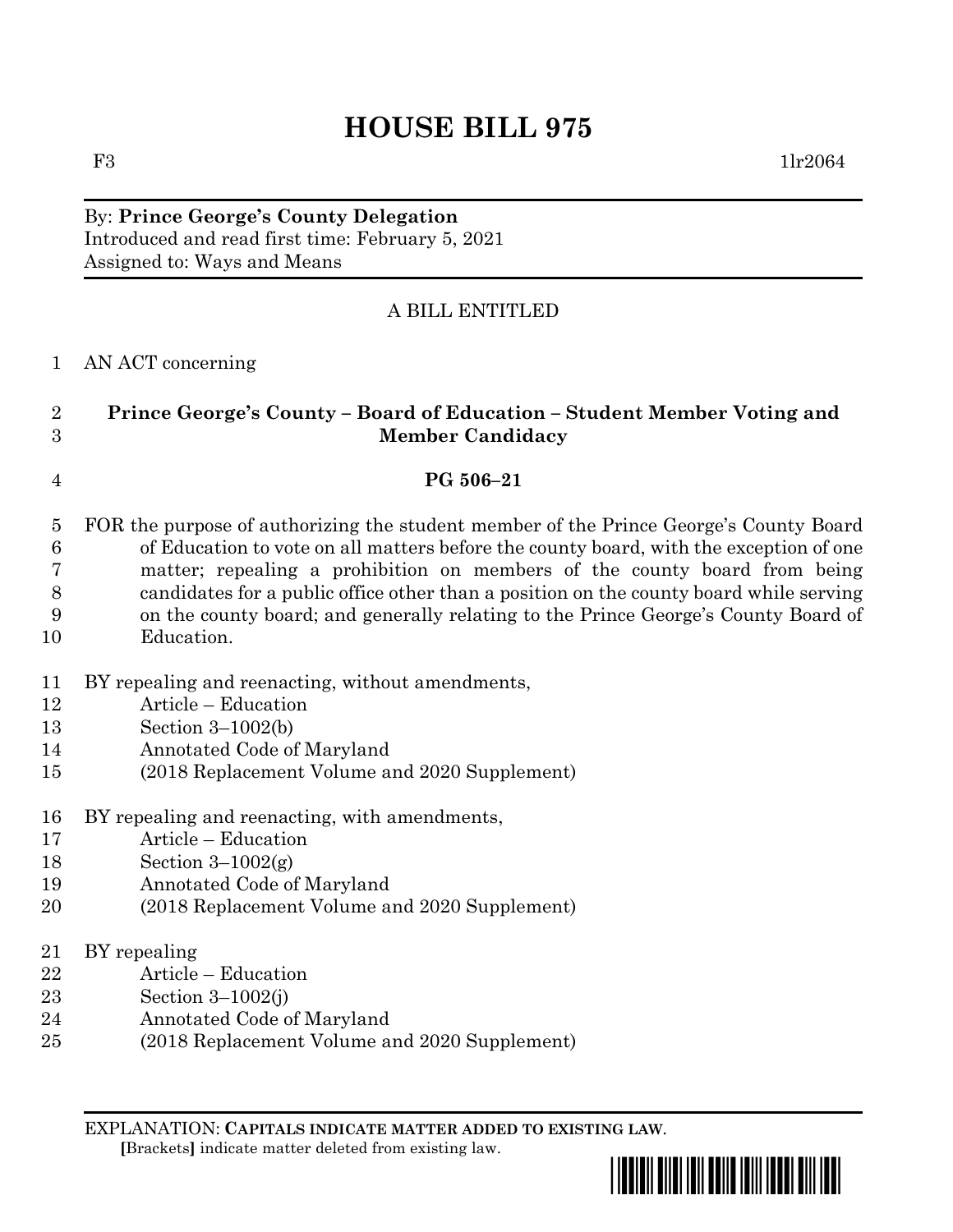|                                        | $\sqrt{2}$<br><b>HOUSE BILL 975</b>                                                                                                                                                                                                                                                                                                                                                                                                                                                                                                                                             |     |                                                                        |                                                                                                                                                             |  |  |
|----------------------------------------|---------------------------------------------------------------------------------------------------------------------------------------------------------------------------------------------------------------------------------------------------------------------------------------------------------------------------------------------------------------------------------------------------------------------------------------------------------------------------------------------------------------------------------------------------------------------------------|-----|------------------------------------------------------------------------|-------------------------------------------------------------------------------------------------------------------------------------------------------------|--|--|
| $\mathbf{1}$<br>$\overline{2}$         | SECTION 1. BE IT ENACTED BY THE GENERAL ASSEMBLY OF MARYLAND,<br>That the Laws of Maryland read as follows:                                                                                                                                                                                                                                                                                                                                                                                                                                                                     |     |                                                                        |                                                                                                                                                             |  |  |
| $\boldsymbol{3}$                       | <b>Article - Education</b>                                                                                                                                                                                                                                                                                                                                                                                                                                                                                                                                                      |     |                                                                        |                                                                                                                                                             |  |  |
| $\overline{4}$                         | $3 - 1002.$                                                                                                                                                                                                                                                                                                                                                                                                                                                                                                                                                                     |     |                                                                        |                                                                                                                                                             |  |  |
| $\overline{5}$                         | (b)                                                                                                                                                                                                                                                                                                                                                                                                                                                                                                                                                                             |     |                                                                        | The Prince George's County Board consists of 14 members as follows:                                                                                         |  |  |
| 6<br>$\overline{7}$                    | district;                                                                                                                                                                                                                                                                                                                                                                                                                                                                                                                                                                       | (1) | Nine elected members, each of whom resides in a different school board |                                                                                                                                                             |  |  |
| 8                                      |                                                                                                                                                                                                                                                                                                                                                                                                                                                                                                                                                                                 | (2) |                                                                        | Four appointed members; and                                                                                                                                 |  |  |
| 9                                      |                                                                                                                                                                                                                                                                                                                                                                                                                                                                                                                                                                                 | (3) |                                                                        | One student member selected under subsection $(g)(2)$ of this section.                                                                                      |  |  |
| 10<br>11                               | (g)                                                                                                                                                                                                                                                                                                                                                                                                                                                                                                                                                                             | (1) |                                                                        | The student member shall be an eleventh or twelfth grade student in<br>the Prince George's County public school system during the student's term in office. |  |  |
| 12<br>13<br>14<br>15<br>16<br>17<br>18 | An eligible student shall file a nomination form at least 2 weeks before<br>(2)<br>a special election meeting of the Prince George's Regional Association of Student<br>Governments. Nomination forms shall be made available in the administrative offices of all<br>public senior high schools in the county, the office of student concerns, and the office of the<br>president of the regional association. The delegates to the regional association annually<br>shall elect the student member to the board at a special election meeting to be held each<br>school year. |     |                                                                        |                                                                                                                                                             |  |  |
| 19<br>20                               | those relating to.                                                                                                                                                                                                                                                                                                                                                                                                                                                                                                                                                              | (3) |                                                                        | The student member may vote on all matters before the board except                                                                                          |  |  |
| 21                                     |                                                                                                                                                                                                                                                                                                                                                                                                                                                                                                                                                                                 |     | (i)                                                                    | Capital and operating budgets;                                                                                                                              |  |  |
| 22                                     |                                                                                                                                                                                                                                                                                                                                                                                                                                                                                                                                                                                 |     | (ii)                                                                   | School closings, reopenings, and boundaries;                                                                                                                |  |  |
| 23                                     |                                                                                                                                                                                                                                                                                                                                                                                                                                                                                                                                                                                 |     | (iii)                                                                  | Collective bargaining decisions;                                                                                                                            |  |  |
| 24                                     |                                                                                                                                                                                                                                                                                                                                                                                                                                                                                                                                                                                 |     | (iv)                                                                   | Student disciplinary matters;                                                                                                                               |  |  |
| 25<br>26                               | Teacher] <b>TEACHER</b> and administrator disciplinary matters as<br>(v)<br>provided under $\S 6-202(a)$ of this article[; and                                                                                                                                                                                                                                                                                                                                                                                                                                                  |     |                                                                        |                                                                                                                                                             |  |  |
| 27                                     |                                                                                                                                                                                                                                                                                                                                                                                                                                                                                                                                                                                 |     | (vi)                                                                   | Other personnel matters].                                                                                                                                   |  |  |
| 28<br>29<br>30                         | On an affirmative vote of a majority of the elected and appointed<br>(4)<br>members of the county board, the board may determine if a matter before the board relates<br>to a subject that the student member may not vote on under paragraph (3) of this                                                                                                                                                                                                                                                                                                                       |     |                                                                        |                                                                                                                                                             |  |  |

subsection.